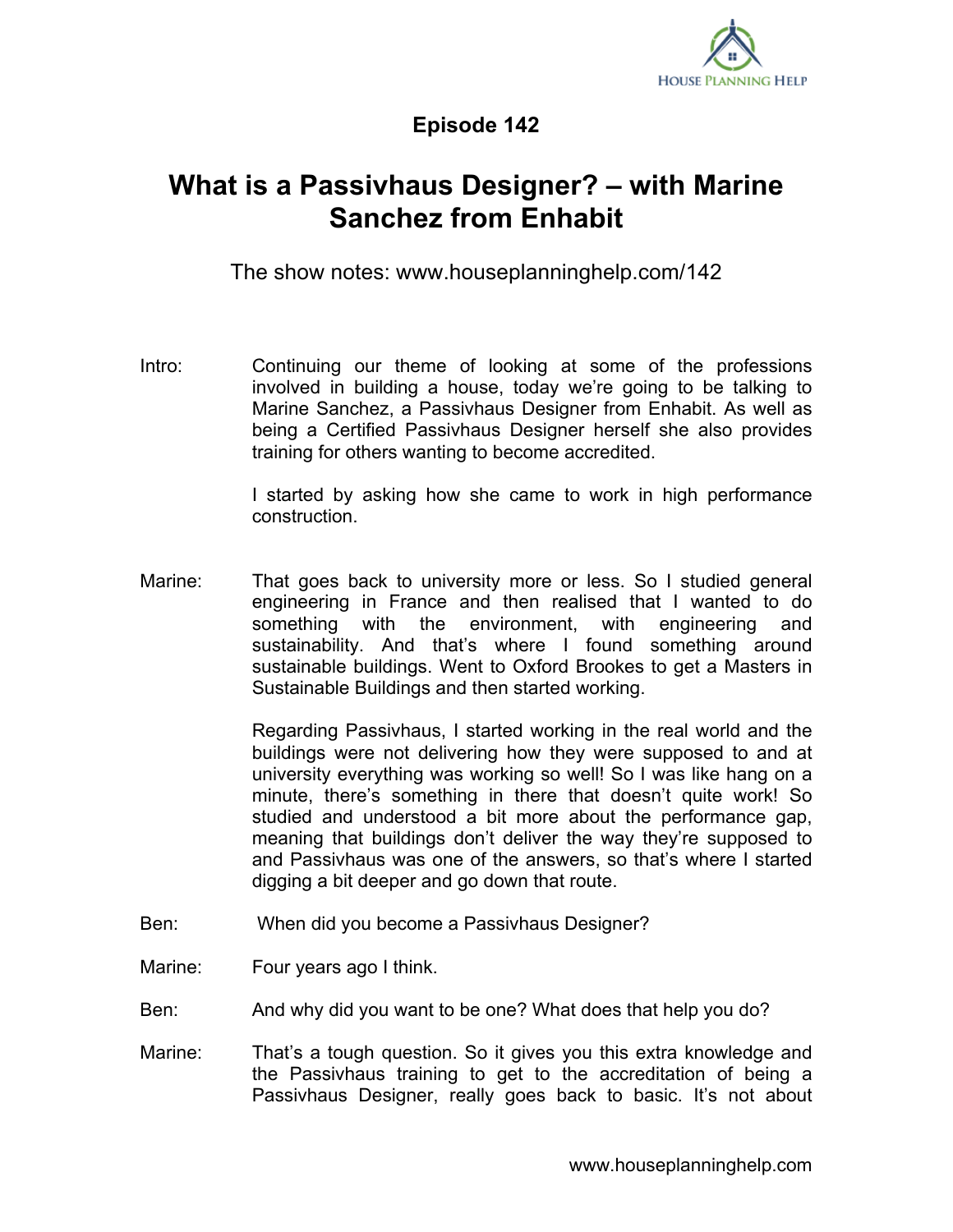

understanding a software or something like that, it's understanding the physics of how a building works. So really going back to scratch makes you, gives you really solid knowledge and probably makes you a better designer.

- Ben: So is it about going on a course that shows that you've understood all these concepts?
- Marine: Yes. The certification is about yeah, understanding of a concept. So the first step is obviously to do the course and take the test which gives you the title of certified Passivhaus Designer, but the second step is then the experience and then you have to put that in practice and probably get a bit of help on the few first projects until this becomes like a kind of routine and it all goes okay.
- Ben: What's the timescale and how does it work? Could I do the Certified Passivhaus Designer course or do you really need to be at a certain level to make it happen? I'm not going to do it, don't worry!
- Marine: Well actually the course tends to last for about two weeks, so two chunks of one week. So this is quite an intense training but I'm actually a Passivhaus trainer on one of these courses, so I can tell you a bit more.

We get quite a wide range of people. We get quite a lot of architects. A few engineers. And it's quite nice because over the last few years we've started having structural engineers, M&E engineers. We even had some house owners that wanted to learn a bit more. So that's quite intense for them. I wouldn't recommend it but it's really interesting. So yeah, anybody can do this but there is a lot maths and physics behind it to really understand how a building works.

- Ben: So you're building on top of a profession really? This is just another qualification? It wouldn't be you going straight into this having not done anything in construction before? I know you've said you've had some cases of that.
- Marine: Yes, you're right. I think it's a matter of building on top of a profession and it's quite nice that you don't have to be only an engineer or only an architect to become a Passivhaus Designer, so that's the nice thing about it.
- Ben: Okay now, I need some clarification on... We have Passivhaus Designer, Passivhaus Architect, Passivhaus Consultants. What is the difference between all those?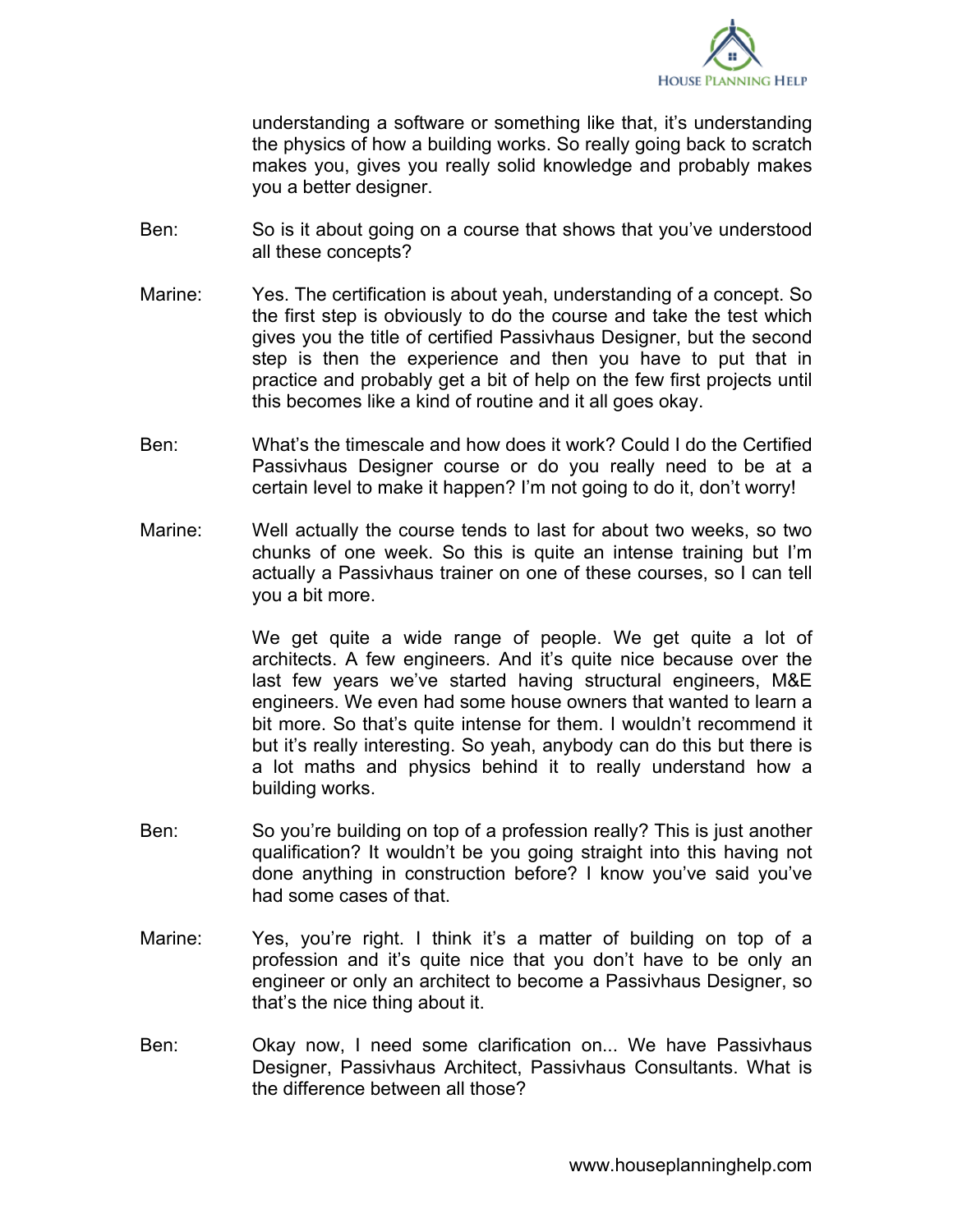

Marine: So there's actually not a lot of differences technically from the Passive House Institute in Darmstadt. There's only two qualifications: Passivhaus Designer and Passivhaus Consultant. And these are almost like there is no difference between that, it's just a matter of what type of degree you had when you were back at university. So people should not pay attention to that.

> The only thing to remember is in terms of people being like having a certification, you have Passivhaus Designer / Consultant and that's going to be your building physics engineer or your architect right. This is the person that does the design. Then you have your Passivhaus Certifier. This is the independent person that will review your design and give you, like tell you if your building can be certified or not. And then you have Passivhaus Tradesperson who are the people on site that get trained to work really well with low energy buildings, so these are the only kind of three differences that people should remember.

- Ben: How do you work then as a Passivhaus Designer? When do you get involved, what's the work that you're doing?
- Marine: It's much better if we get involved from day one because you've done quite a lot of podcasts already so you know that…
- Ben: Everyone wants to be involved from day one! Yeah, I know.
- Marine: True! It makes it easier because designing a low energy building, no matter what its shape, its form and its function, it's quite easy if you know that you want a low energy building from day one because you can work around it and the low energy aspect is not going to constrain you.

If somebody does a whole design, work quite a few months between an architect and a client, and then come to us as building physics consultant saying can I then please have this building as a low energy building, then it costs a lot of money to try and retrofit the low energy aspects onto a build.

So in terms of being a Passivhaus Designer, yes you want to be involved from day one. Your job would be to guide the entire design team, meaning the client, the architect, the structural engineer, the M&E engineer if you have one and quantity surveyor as well, as to what type of concepts you want to work toward. You want a very efficient fabric and a few things like this, so trying to guide them during the first stage of like feasibility study and things like that.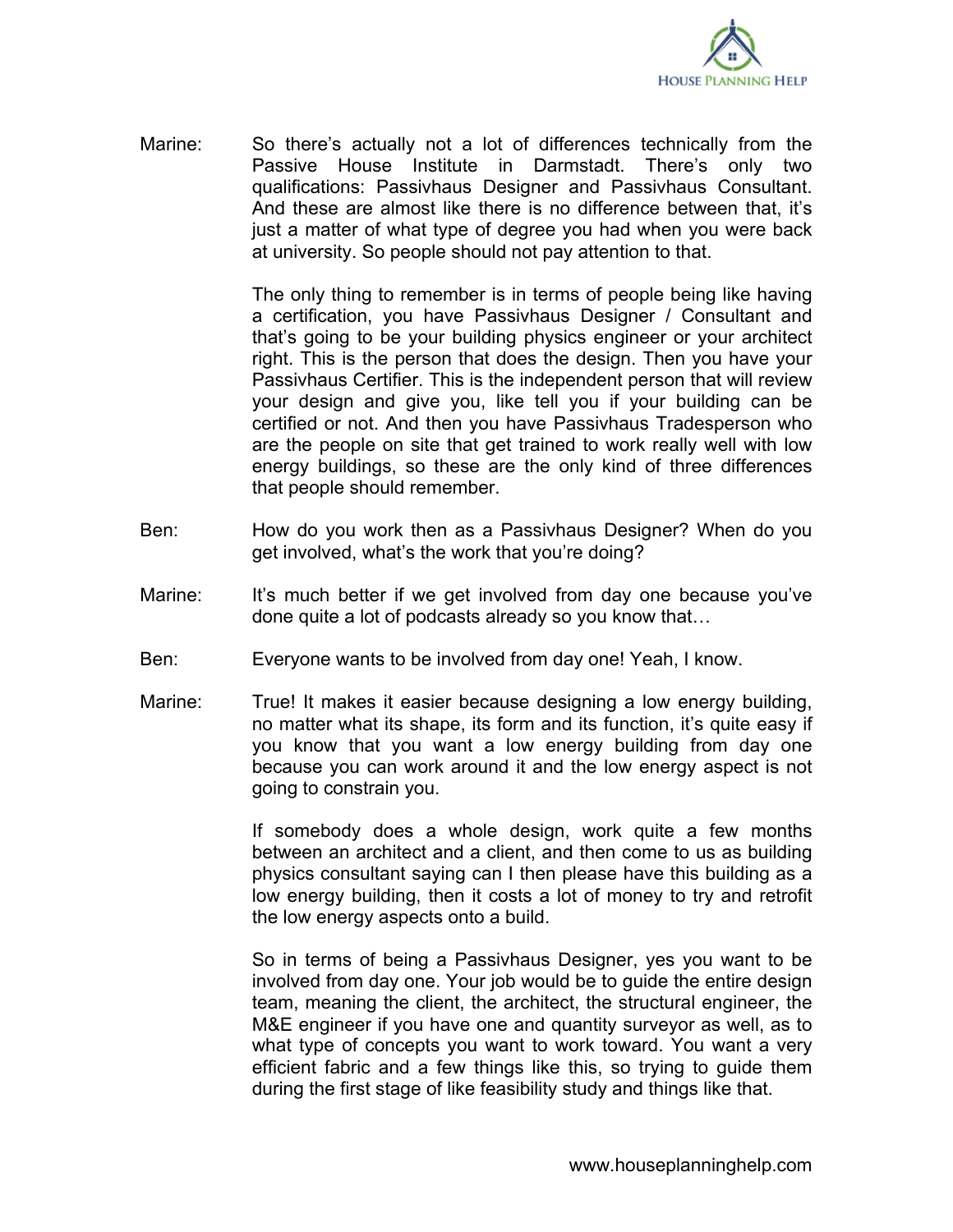

You would probably also do the first PHPP model, PHPP being the Passivhaus Planning Package which is the software that you use to design Passivhaus buildings. And give your input during the feasibility stage and then refine all this input towards exact performance and exact products and specifications for detailed design before then giving the support that is needed to the team on site if ever they are new to low energy buildings.

- Ben: So it sounds to me on the whole as a client that I might not necessarily come into contact with you, or would I do because of this integrated team?
- Marine: I think you should because it's important that the client realises what Passivhaus is and what type of impact it has on everything. Because even if you've got a really good team working together I feel that the Passivhaus Designer has a tiny bit of a strange role in the fact that anything on the design could have an impact on how the building performs. So even if a Passivhaus Designer is not an architect and won't do architectural design, is not an M&E engineer and might not do the ventilation and lighting design, any of these aspects could impact on how your building performs and the Passivhaus Designer is the one to promise how the building is going to perform. So you do need this overall view and this very broad understanding of what everybody does in the team, and I think that's why the client should also know that as well.
- Ben: Are there cases where the architect is actually a Passivhaus Designer or how often is a Passivhaus Designer brought in?
- Marine: Okay. Being a Passivhaus Designer you don't have to have a certain profession to get that. So it could be generally either a building physics engineer or an architect and we do have quite a few cases in the UK where quite a few well known architects are also Passivhaus Designers.

In terms of how often you bring a Passivhaus Designer in the process, it depends on the client. Some of the clients know that from day one and we get in from day one and help the team. Some of the clients go down the route of thinking about the building they want to build but realise about low energy building aspects later on and we get brought on a bit later.

Ben: What happens if we don't use a Passivhaus Designer but still want a Passivhaus?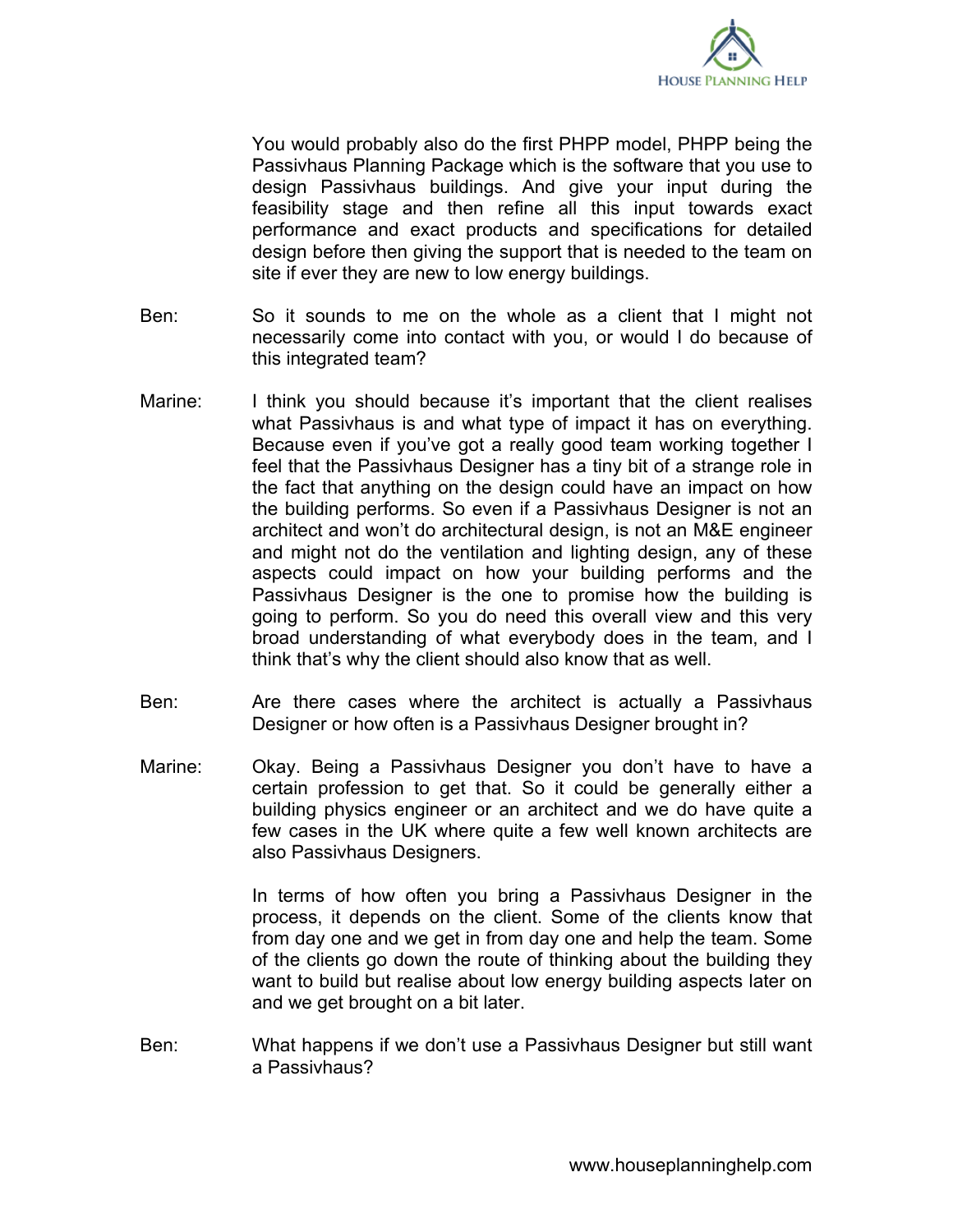

Marine: That's a tricky question! Technically you can. You don't need a Passivhaus Designer to get a Passivhaus building, however having a Passivhaus Designer on board, it brings the experience and the knowledge that comes with it because if you wanted a Passivhaus building and would go all the way through designing and building this building without people that have done it before, then you would spend all this money and spend all this time and then see at the end if it reaches it.

> Passivhaus is for me, it is very good. It's the end of the scale of what we can at the moment deliver in terms of low energy buildings. And it is a very difficult target. It is doable but you don't achieve it by chance. And I feel that if you don't have a Passivhaus Designer on board you would be taking a lot of risk to potentially still have an amazing, comfortable, low energy building at the end, but you would probably be just above the target that you need to reach for having your building accredited as a Passivhaus building and therefore miss the target that you wanted to have.

- Ben: Let's say, as a lot of people will still be in this situation, that perhaps someone in the team, an architect or builder or so forth hasn't got the experience, if you have a Passivhaus Designer is that actually going to be enough experience to get you through this or do you really need one of your key people to have done this before?
- Marine: If the entire team knows about Passivhaus obviously it's easier. Everybody speaks the same vocabulary and you don't have to probably explain as much and explain why you don't want thermal bridging or why airtightness is so important.

But if you have only one person that knows about Passivhaus in the team, if you just have your Passivhaus Designer, it's doable because yes Passivhaus is a standard and people want to have this certification, but at the end of the day we're just working with low energy buildings and the concept behind it, it's not magic, and it's not rocket science. It's literally just paying attention to detail. That's all it's asking.

And Passivhaus is a very nice platform to put this team into, like asking them to pay attention to the details and that's how you know your building will deliver what you said it would.

So I think just having one Passivhaus Designer might make it a bit more time consuming but it would be a very good learning curve for the entire team and it's definitely achievable.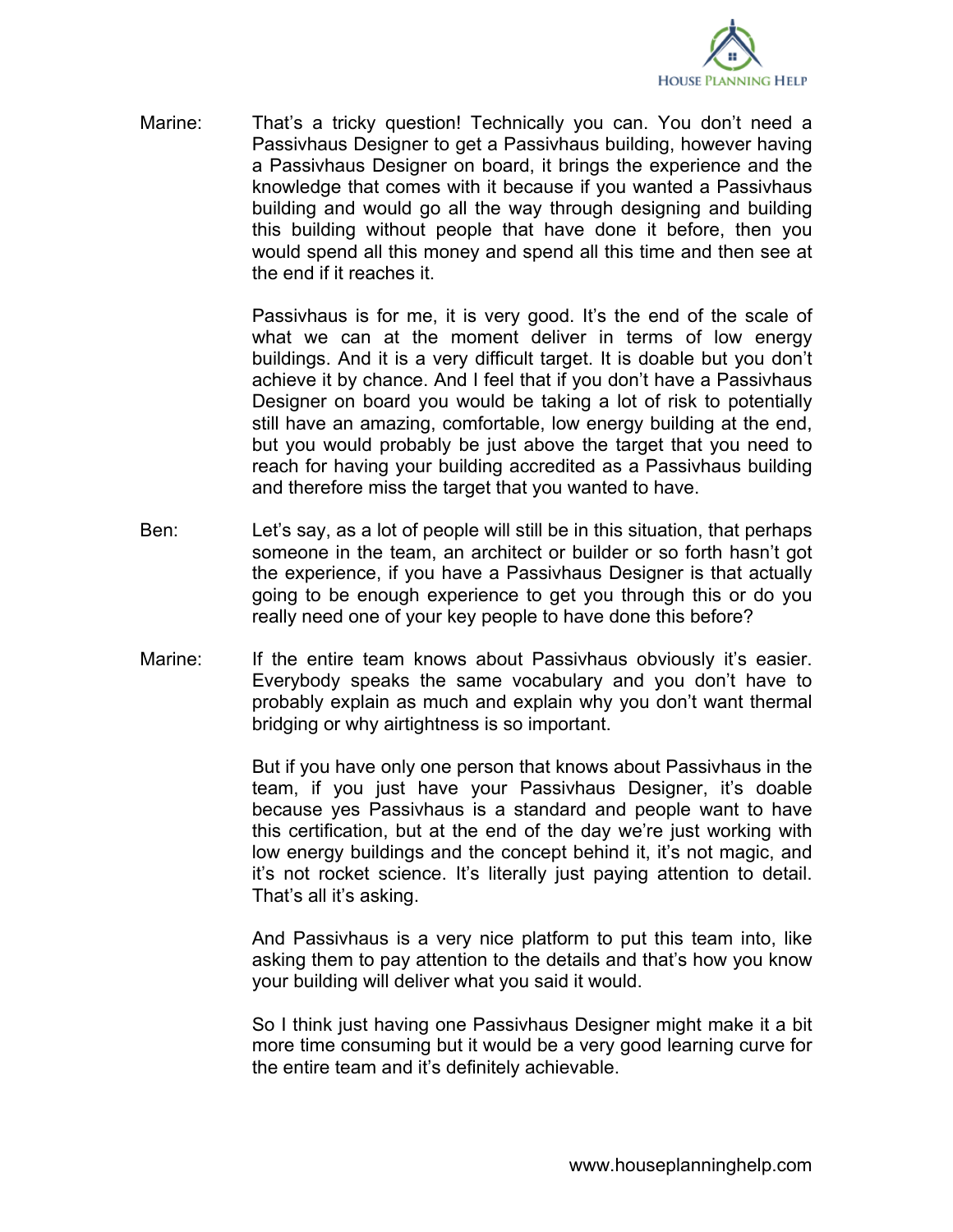

I've been in this situation quite a lot of times and it works. It works and the team I think gets better for it because they then kind of spread the love of Passivhaus a bit further and they go on to the next project and they're trying to do it again.

- Ben: We've talked a lot about Passivhaus. What happens if we're just trying to make an energy efficient home and it's a bit more woolly? Would we have a reason to incorporate a Passivhaus Designer?
- Marine: I personally think so. Maybe some people might differ but that's why I'm talking about Passivhaus as a platform. When I say Passivhaus I mean any low energy buildings because it's the same solution to achieve any type of standard you want as a low energy building.

We work with Passivhaus, we work with EnerPHit which is Passivhaus for refurbishment and we work with AECB silver which is slightly more relaxed but the same type of certification but now created on a UK basis rather than a German one.

And for me no matter which target you want to achieve it's still the same solution. It's just paying attention to the details and maybe not pushing as far but it's still the same concept that you're using so I would say yes you would like to have a building physics consultant and Passivhaus Designer on your team just to help you pay attention to the details.

- Ben: What is the difference between a good Passivhaus Designer and someone that's not so good? Or are they all good?
- Marine: Okay. I think you can't describe people as a good Passivhaus Designer or a bad one.
- Ben: Why not? Because physics is either spot on or not?
- Marine: Well physics is simple. It doesn't change so in terms of Passivhaus Designers they've gone through the training so in a way they should all be good because they should understand the physics of how a building works and as I said physics is not going to change no matter which country you're from, you know where you're going.

But in terms of experience I think a good Passivhaus Designer is somebody that has the experience because physics is all good in practice but then you also have to deliver it. So having done a few projects means that people have tried a few things, try a few different construction methods for example, have worked with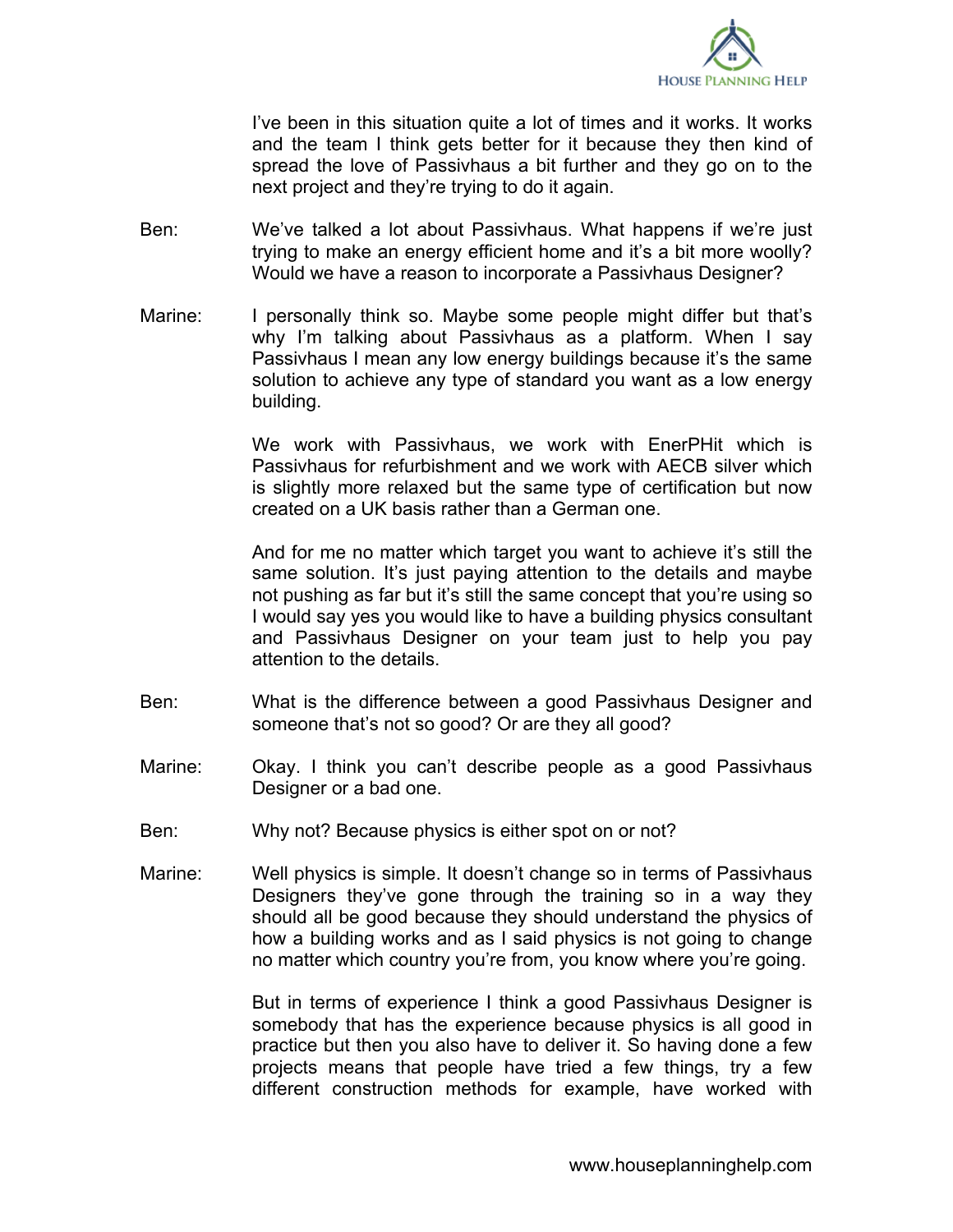

different builders and might have different ways to approach things and things like that. So I think the more experience you have the better it gets.

- Ben: What have you learnt over time then, since you got that accreditation to where you are now? I know that you work for Enhabit which are very clued up, particularly on retrofit but also for new build, things like that. So how has it developed for you in this role?
- Marine: I've learned a lot through a different range of projects. I think the main thing is that Passivhaus is a team sport. It's not something that somebody can achieve on their own. If you have a team, if there's only one person that wants it, which could be either the client or the Passivhaus Designer or somebody else, if the rest of the team hasn't bought in, it won't work. It's a team sport.

Everybody needs to buy in and when this is the case then it becomes really easy because everybody sits at the table and I think that the Passivhaus Designer will explain what concept and what targets we're trying to reach and then ask every single person at the table, the structural engineer, the architect etc, what are their requirements and see if they meet. And if they don't meet then start working and find a compromise.

So I think that this aspect for me is the most crucial one, and I think it's one that I really enjoy as well, because you get so much collaboration and working with all types of different people with a lot of different backgrounds and different experiences and I think that this is what makes it really enjoyable.

- Ben: Do you find in the work that you do that you're working repeatedly with the same architects and so forth, or is it just next person, next person, next person?
- Marine: It's a bit of both because clients, if you start your journey right, I'm pretty sure you probably did the same, you're like "I want to build a house, I'm going to talk to an architect." So generally the architect is the first one at the table.

And when that's the case and you have an architect and a client then for us as Passivhaus Designers and building physics consultants, we get different teams every time. And it's okay because we try something new with every single one of them. But at the same time when we get clients that have done a bit of research and know that the low energy aspect will be the most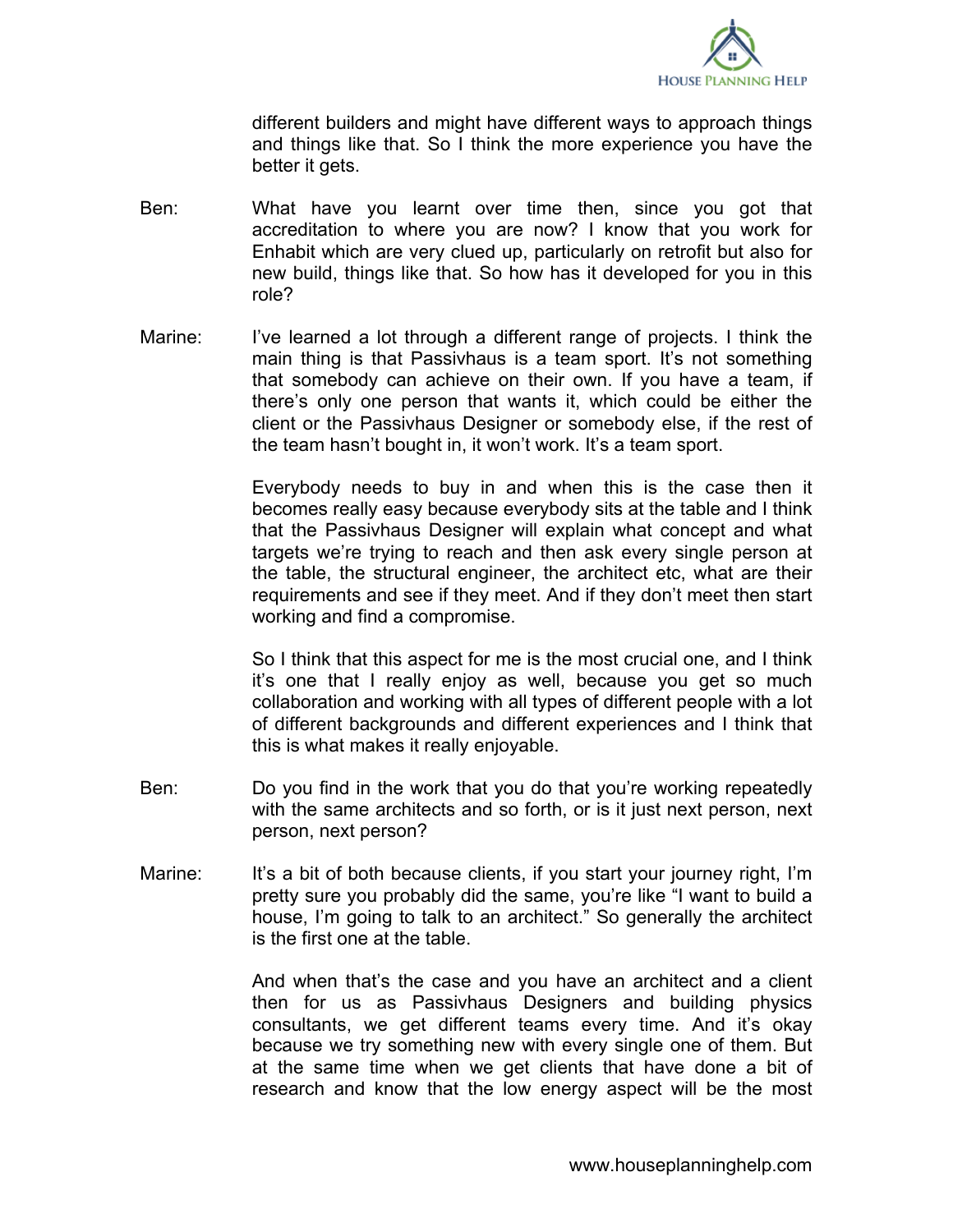

important one, then they come to us before going to anybody else. And then we get the chance to actually work with the people we like working with and so we pick the team that goes nicely! You work with your friends and it's always nice and easy hopefully.

- Ben: If we come to the Passivhaus Designer first, is there a risk that we're putting the architecture on the line here? When you say you like working with particular people, do you want to push the architecture too or is this all about numbers?
- Marine: No, see you're right. So we have a lot of different architects that we like to work with but actually as a client when we have a client coming to us first what we tend to provide them with is actually two or three or even four different architects that we like working with. Saying this architect does a lot more of retrofit, kind of really traditional, this architect does a lot more in terms of new build and a bit of different futuristic architecture and things like that, until we get the client to pick which architects he would feel more comfortable working with. Because it is about architecture first but it's also actually about the person you're going to be working with and you need a good interaction, so yeah. We let them pick that. So the architecture should never be compromised because of Passivhaus.
- Ben: Where should we find a Passivhaus Designer or as you said should we lead in on that architect first? Although did you say that? You said the better ones come to you first.
- Marine: The easy answer is...
- Ben: I like easy answers, but I'll hear the difficult one too!
- Marine: The easy answer is that you go onto the Passivhaus Institute website and every single accredited Passivhaus Designer is listed there. So that's the easy answer.

In terms of actually how it happens in practice, I feel that the Passivhaus world is a small community and people know about each other. So I think as soon as people start reading about Passivhaus and obviously checking buildings because that's what they're interested in at the end of the day, you start reading about different companies and seeing what type of work they do and these companies tend to have Passivhaus Designers and if they're engineers then they'll have a range of architects they've been working with and vice versa. Because you have Passivhaus Designers that are architects but they sometimes decide, you know an architect has already more than enough to do on a job so they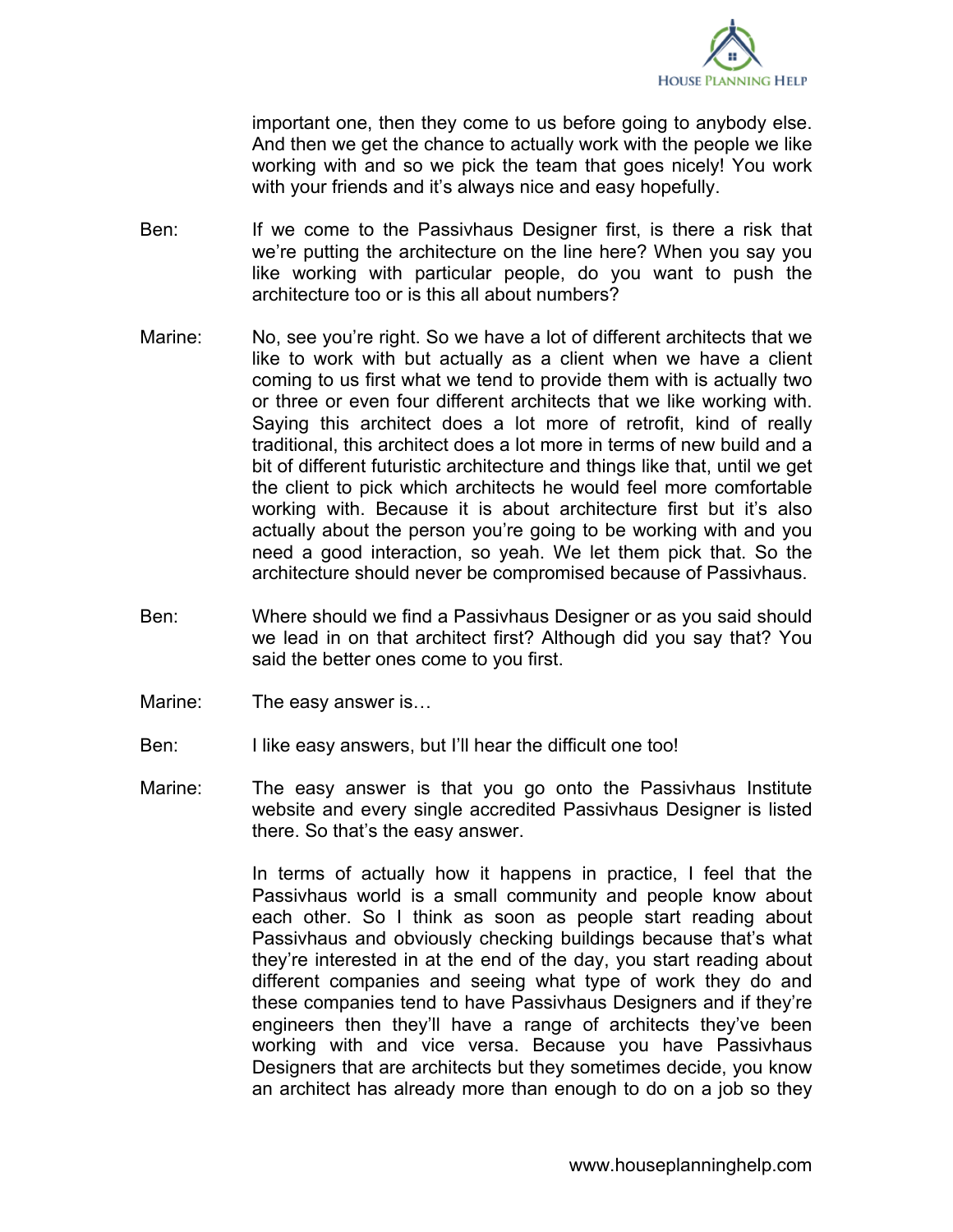

might decide not to actually go down to the exact PHPP modelling or thermal bridging calculations and things like that. So they will have engineers that they're happy to work with. So I think as soon as you start looking a bit you'll have a few names popping up.

- Ben: You've talked about PHPP and so forth, on a typical week what are some of the tasks that you're doing? How are you splitting up your time?
- Marine: That's a really good question! I think it's actually really interesting because we don't have two days that are exactly the same and I quite enjoy that. So as a Passivhaus Designer there's a few different tasks that I do and any week will be a combination of these different tasks.

So we do have obviously desk-based work which is modelling and this is mainly using PHPP for assessing how your building is going to perform and you've got a few other tools as well such as thermal bridging calculations or moisture transfer modelling and things like that. So these are the softwares that you will use on your own at your desk.

But then you're also part of a team and you also work on projects. So you then have a part of your week that will be dedicated to client facing and interaction and teamwork with the design team, structural engineer, QS, architect, and potentially the builders and everything else.

And then you also have a really interesting part of your week which is hopefully going on site, because it's nice doing design but for me I fail at my job if my design is not implemented on site. Because at the end of the day being a Passivhaus Designer it's about climate change and helping the planet in addition obviously of low energy buildings and comfortable homes. But climate change is also behind all of this and if my design is amazing but not implemented on site it's actually not that good.

So being on site and supporting builders and some of them might not have the experience so giving them the tools of understanding the concept that we're asking for and making sure that your design is well implemented and obviously checking the design but also testing it, so that's where you've got all the airtightness testing and MVHR commissioning and things like that. That comes to mind, so making sure that we're there from A-Z so that when we give the keys to the occupants we're like yes, I promise you your building will work.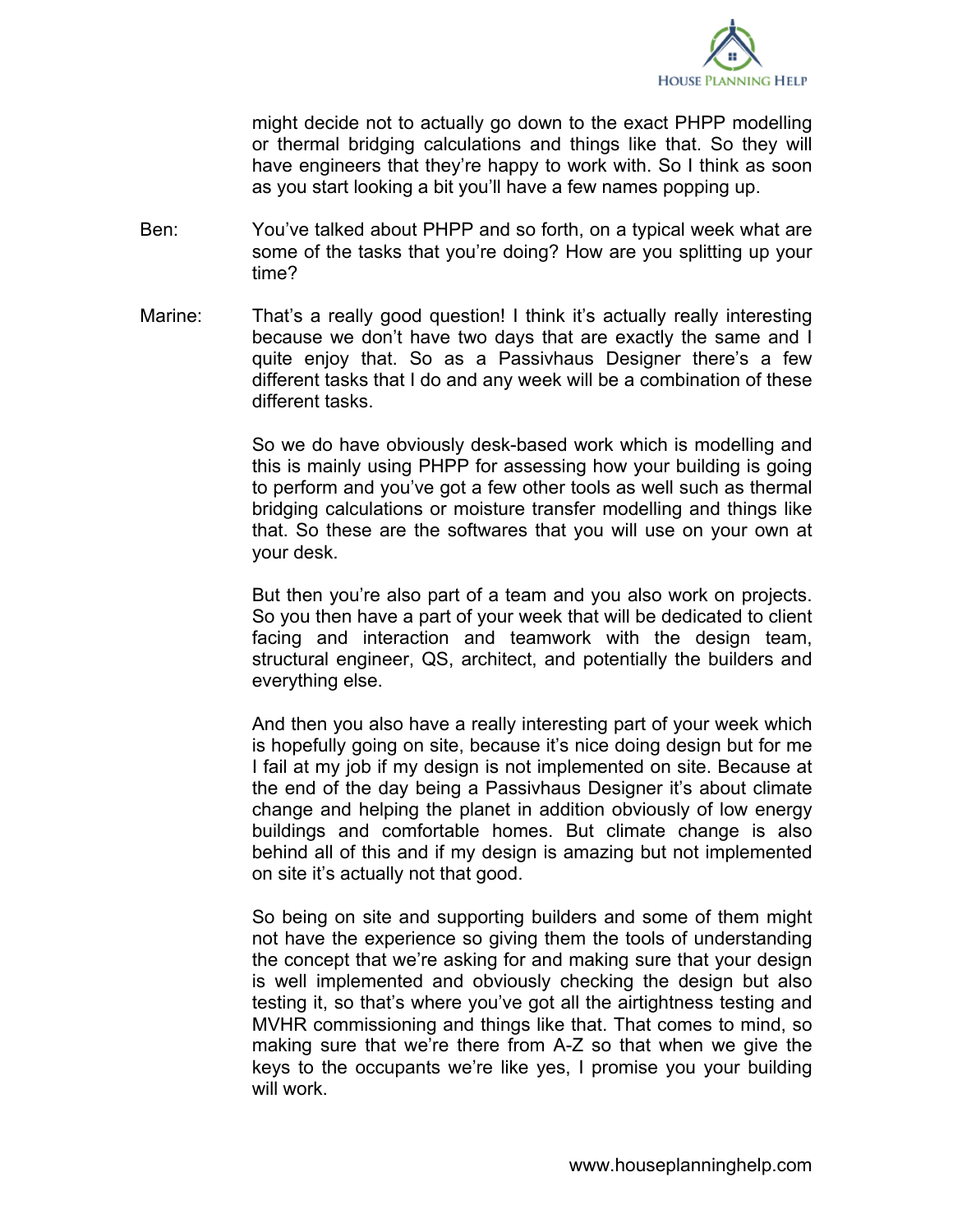

- Ben: And what are you looking at when you go to site? What are you actually checking visually or is it just a chat just to sense whether something's going up wrong?
- Marine: A bit of both. So making sure that your builders are comfortable with what they're supposed to do and that they're happy with the drawings and it all makes sense, but it's also yes, you are checking, looking for things.

In terms of typical things you would look at, obviously insulation plays a big part in low energy buildings so you want to make sure that the insulation is very well installed, that you're not spotting any gaps or anything's missing. It's linked to thermal bridging because a thermal bridge is your insulation not being continuous, so making sure that this doesn't happen and in tricky areas where we had to compromise a bit, making sure that it's done properly.

The next thing that comes to mind is also airtightness because airtightness is very important and yes we do test it but before testing it we're installing all this airtightness layer with different materials, using a lot of tapes and things like that. So making sure that the tapes are well done and adhere really well.

So just making sure that everything is installed according to the design and I think with teams that are not very experienced with Passivhaus yet, making sure that they step up their game a bit, because obviously Passivhaus is about QA. It works so well because we have the quality assurance that it has been done the way it's supposed to be done and that's why it works. That's why it delivers what it says on the tin. And if you look at how we build as an industry at the moment in the UK, we're doing okay but we're not there yet in terms of attention to detail, so it's a matter of making sure everybody is stepping up their game so that we get to deliver a really good building.

- Ben: Maybe we can just finish up on a case study, something that's going through or gone through at Enhabit where we've got a Passivhaus Designer. We obviously don't want to be repeating ourselves, but is there anything you can explain?
- Marine: Yes. So you start with the concept design and on this case it was a very particular case where the architect in question is also the owner and throughout the course of getting his Passivhaus building and the building is on site at the moment, he's actually also done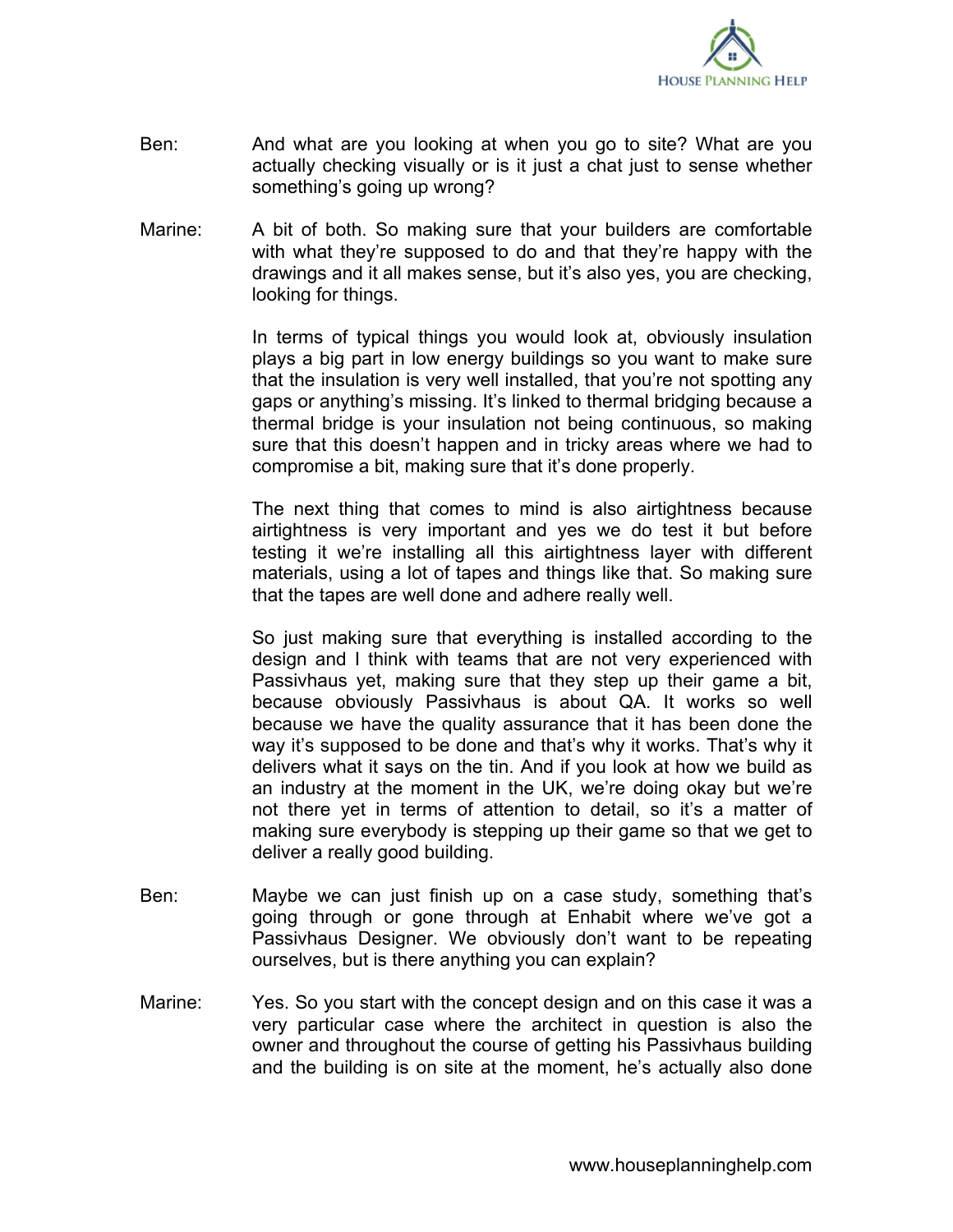

the Passivhaus Designer course, so that's been a really interesting one.

- Ben: Does that help him as well? He thinks ah, I can see it.
- Marine: Yeah, he's done the course and says everything makes so much more sense. I'm so ready for this. But yeah, in terms of involvement so because he was the architect and the owner at the same time, he and his wife came to us with a concept design saying this is what we're looking for. We want to do this with the main house, add a bit of an extension here and you know.

They started approaching us with a concept design for architecture but asking us for support in terms of what type of insulation strategy or things like that we should go for. So even before doing any modelling we had quite a few meetings to discuss about strategy to explain, very quickly for example, that on a retrofit going with internal wall insulation tends to be a lot more difficult than external wall insulation for diverse reasons and things like this. So we help them before even starting modelling, discussing about the strategies that they would use.

Then the next step is the feasibility study which is saying okay, we might not have all of the details but we have an idea of what we're going to do with everything. If we put this into PHPP does it work or does it not? And you make it work obviously because we need to achieve certification. But you fiddle around until you find the exact performance that you're looking for, for every single aspect of the build.

And that normally gives you a kind of performance specification that you want to achieve which then lets you move to detailed design and the point of detailed design is to meet every single performance where you've set yourself through every element. So if you said my wall needs to achieve a U-value of about 0.15 you then need to go down to the detail, at every single layer, every single material, so that you get an actual build that will go up on site that reaches what you want. And so you refine and finalise all these elements before then going onto site.

And they've been starting enjoying doing the design as well as doing the work, so at the moment they're up on the roof putting in some insulation and playing with airtightness tapes to see how it works in reality, how you deliver it.